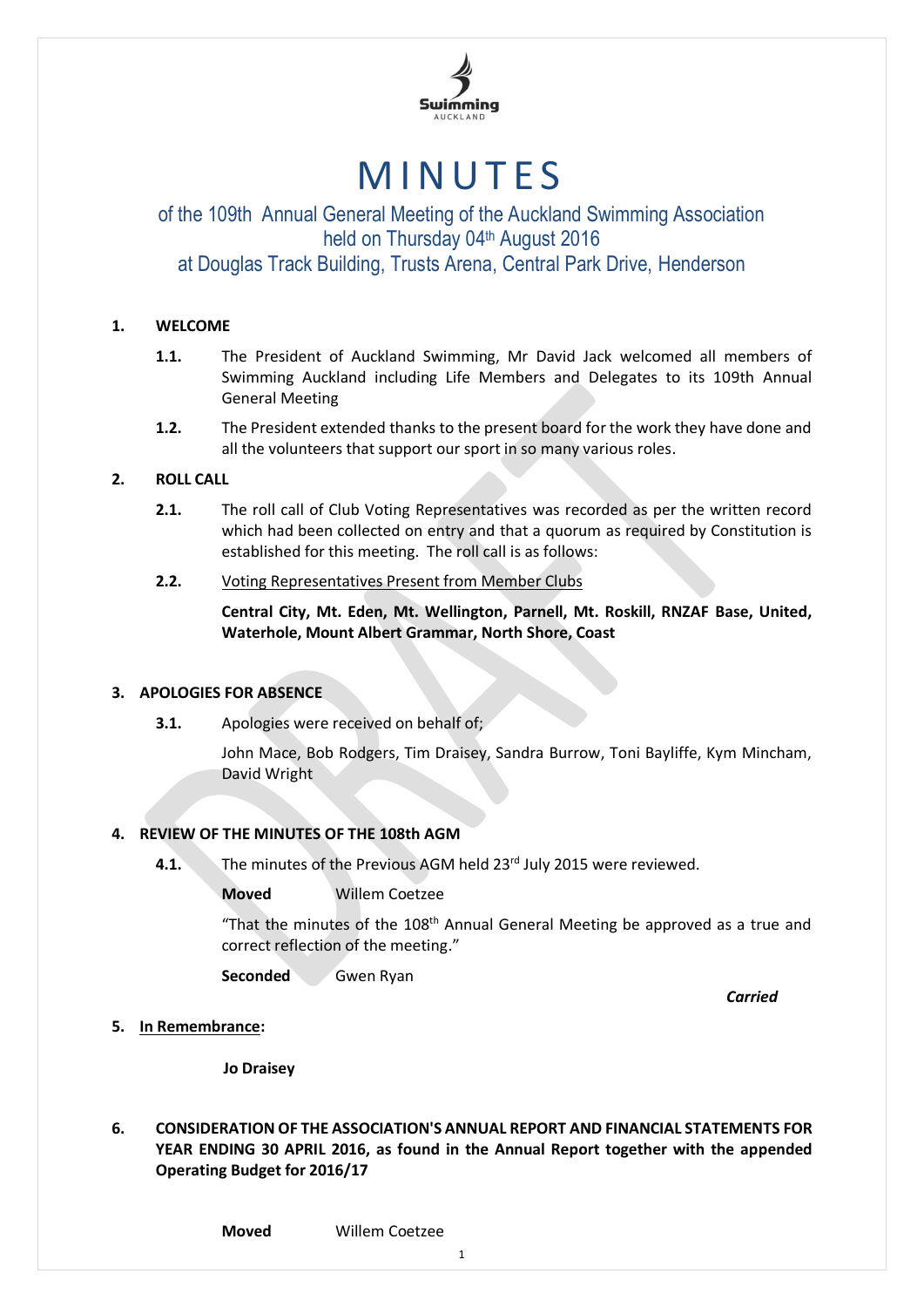

"That the Annual Financial Statements for the year ending 30th April 2016 be accepted.

**Seconded** Darryl Follows

*Carried*

#### **7. Address by Board Chair**

- **7.1.** Willem congratulated the Auckland Swimmers and Coaches selected for the 2016 Rio Olympic Games; Lauren Boyle, Glen Snyders, Helena Gasson and Thomas Ansorg.
- **7.2.** Other outstanding performances in the past 12 months includes the successful defence by Gabrielle Fa'amausili of her World Junior record title in the 50m backstroke at the FINA World Junior Championships in Singapore in August 2015. A few weeks later, Gabrielle, together with Wilrich Coetzee, were seen on the podium at the Youth Commonwealth Games. Other Auckland swimmers who joined them at these events are Yeonsu Lee and Annabelle Paterson.
- **7.3.** The majority of the Auckland Swimmers who competed at the Oceania Championships in Fiji had podium finishes.
- **7.4.** The individual performances of Auckland swimmers together with the swimmers of Counties Manukau and Northland have resulted in the Harlequins team being victorious once again at the Zonal Championships in February 2016.
- **7.5.** In June this year the Caro Cup competition between Auckland and Waikato was relaunched and our junior swimmers followed the example of age group and senior swimmers with the successful defence of this cup.
- **7.6.** Our junior swim league is going from strength to strength and in the past year we have seen a growth in numbers in this competition.
- **7.7.** Swimming as a sport relies on volunteers and often you are the unsung heroes in the success of our sport. The Board would like to pay tribute to you and thank you for the hours you put in.
- **7.8.** Jo Draisey, one of our dedicated and heavily relied on volunteers, passed away. This is a great loss for Auckland Swimming and our community. Our thoughts are with Alan and the boys.
- **7.9.** Other volunteers who need a special mention include Claudia Hill, Glen Hamblyn and Tim Draisey for receiving a Swimming New Zealand Service award.
- **7.10.** The successes and efforts of our swimmers and volunteers would not have been possible without the proper systems in place. A key role of Auckland Swimming is to ensure that we add value to our Member Clubs. The work done by the various working groups is in support of this role. The outcomes of our working groups are evident in the continuous refinement of our competition programme and the training of officials. On behalf of the Board I would like to thank you for your contribution and service to community.
- **7.11.** Willem expressed his gratitude and appreciation to each member of the Auckland Swimming Board. The past year was brought a few new challenges, but through team work they were able to deal with these issues.
- **7.12.** A special mention of Gwen Ryan. Gwen has been part of the Auckland Swimming Board for a many years and she will be stepping down from this role at this meeting. Gwen was thanked for her contribution and the hours she has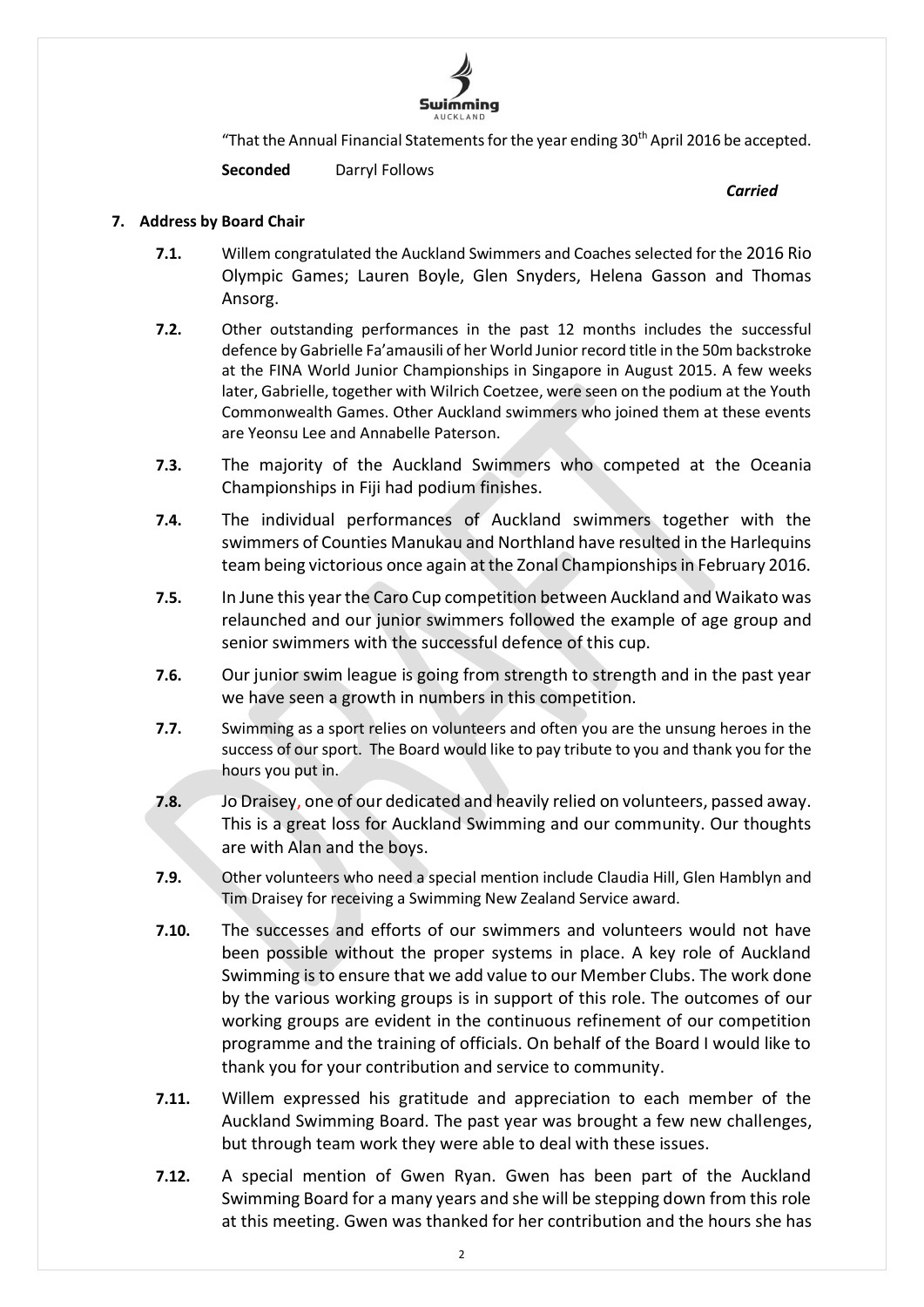

dedicated to the board, it is very much appreciated.

*Carried* **Moved** Willem Coetzee **Seconded** Darryl Follows **8.1 ASA President:** Shirley Mackay WSC *Elected unopposed Carried* **8.2 As Elected Board Members** Claudia Hill ROS Flo Hickey WHL *Elected unopposed Carried* **8.3 As members of the ASA Life Membership and Awards Committee** Eperthea Coetzee NSS *Elected unopposed Carried* **As elected members of the Competitive Swim Group:** John Gatfield CSC Gwen Ryan WHL *Elected unopposed Carried* **As members of the ASA Technical Committee:** Ross Bragg ASA Tony Cooper WHL Shane Helms NSS Claudia Hill ROS Alan Draisey ASA *Elected unopposed*

*Carried*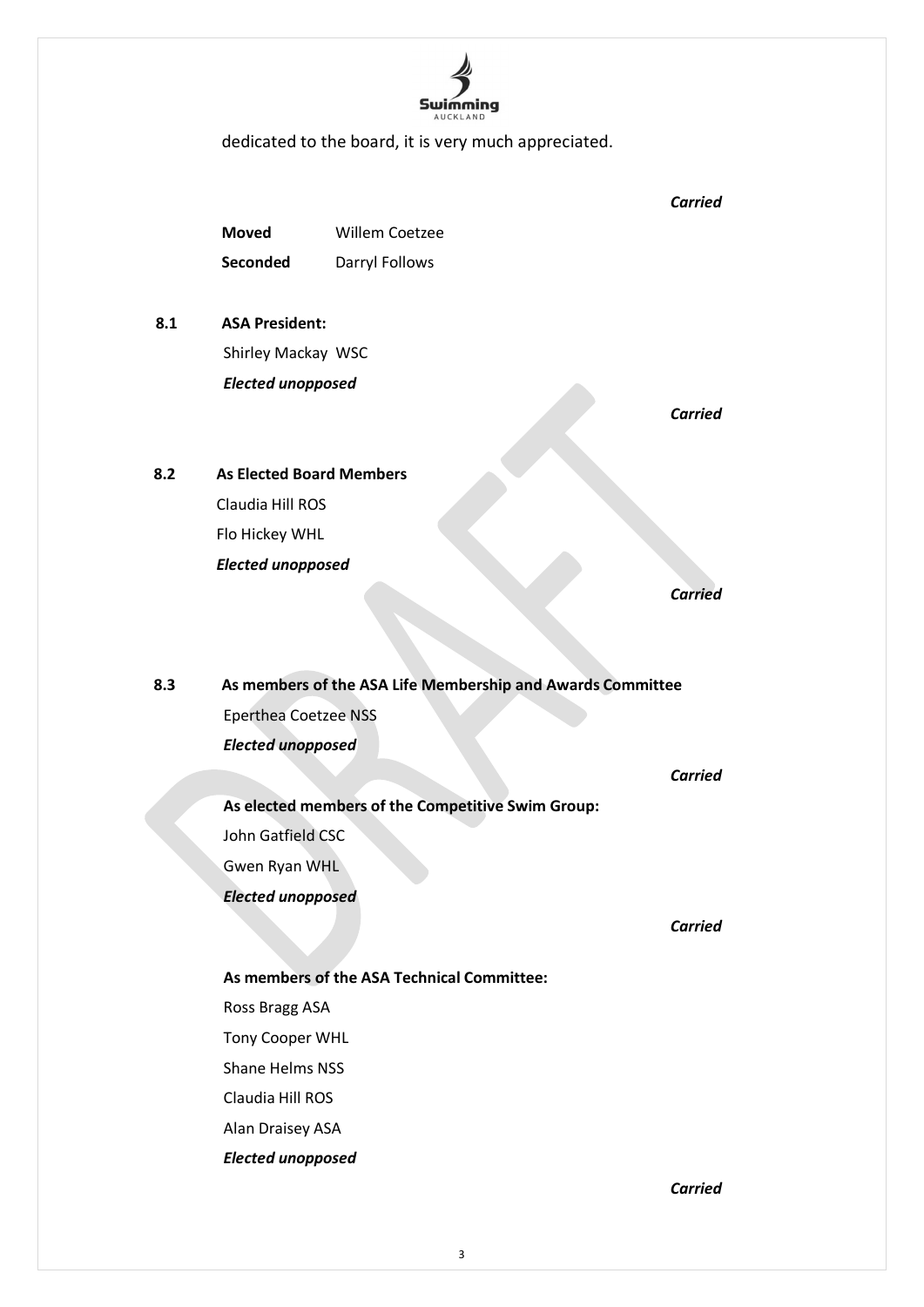

**As members of the ASA Events Management Group:** David Priscott WHL Wayne Kira ROS Ian Burrow CCY *Elected unopposed*

*Carried*

#### **Resolution for ASA to further appoint**

*Carried*

**As members of the Technology Group:**

Kym Mincham WHL

Helene Helms NSS

Tim Draisey ASA

*Elected unopposed*

*Carried*

#### **9.0 CONSIDERATION OF LIFE MEMBERSHIP AND AWARDS COMMITTEE REPORT**

**9.1** Mr Andy Harper, ASA Life Member presented the following nominations for various Association awards

**Auckland Service Awards**

**It was proposed that the following become recipients of an Auckland Service Award:**

*Central City Swimming Club:*

Cheryl Grozev

*Waterhole Swimming Club:*

Gary Dawson

David Priscott

*United Swimming Club:*

Stephanie Gabb

Simone Tattersfield

*Carried*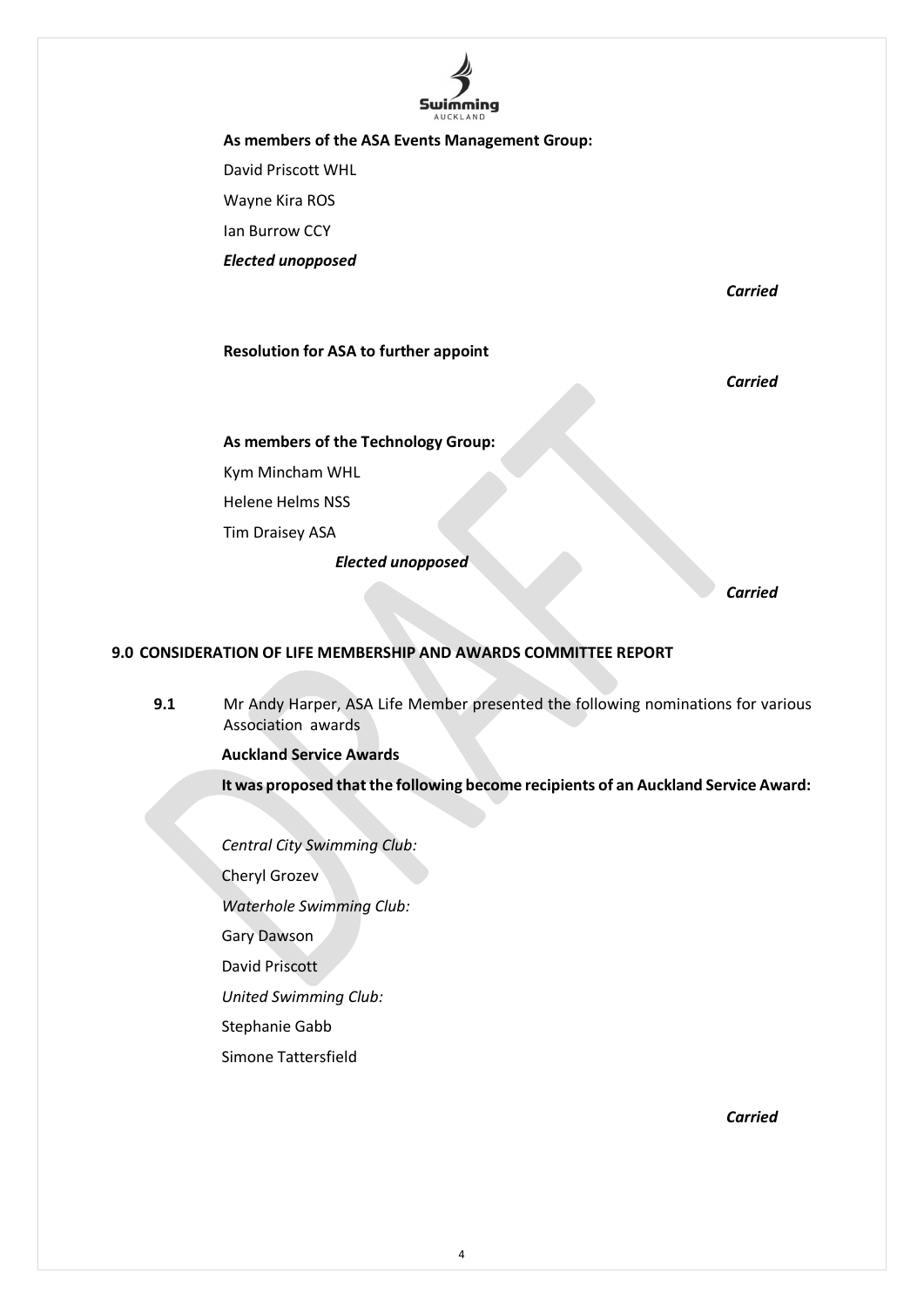

#### **9.2 Auckland Honours Awards**

**It was proposed that the following become recipients of an Auckland Honours Award:**

#### *ASA*

Tim Draisey Teresa Stanley *Swimtastic* Mark Bone *Laser Mt. Eden Swimming Club* Glenn Hamblyn *North Shore Swimming Club* Thomas Ansorg *Waterhole Swimming Club* Sarah Blackburn Kym Mincham *Central City Swimming Club* Julie Fonua *Mt. Albert Grammar Swimming Club* Paul Kent *Mt. Roskill Swimming Club* Claudia Hill

*Carried*

#### **9.3 Auckland Life Membership Awards**

**It was proposed that the following become recipients of an Auckland Life Membership Award:**

Jo Draisey (WAQ, ASA) ASA Service and Honours Award, SNZ Service and Honours Award

Gary Fernandez (WCS) ASA Service and Honours Award

Judith Wright (WHL) ASA Service and Honours Award, SNZ Service and Honours Award, NZSCTA Life Member

*Carried*